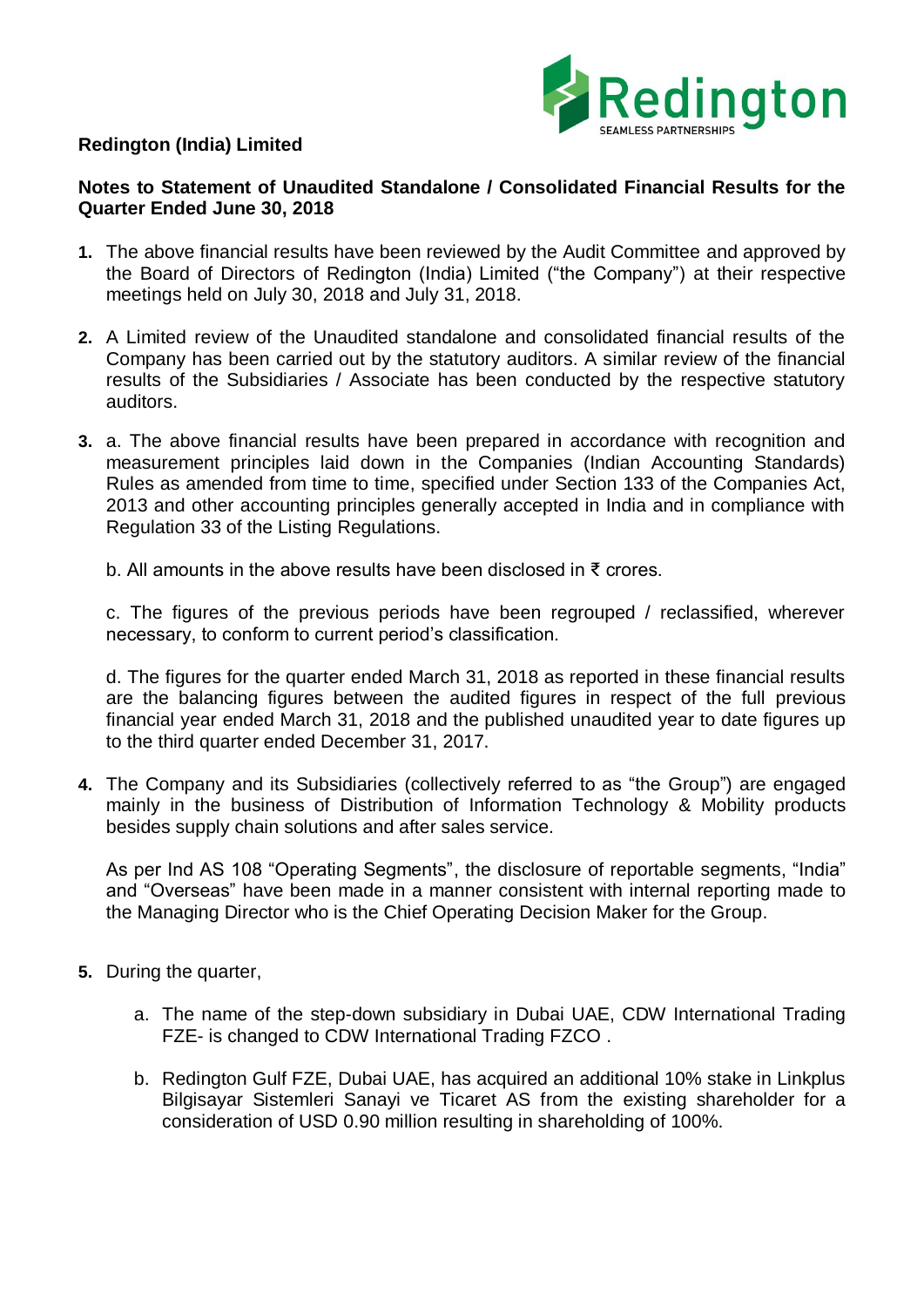

**6.** The Group has adopted Ind AS 115, Revenue from Contracts with Customers (which replaces earlier revenue recognition standards) with effect from April 1, 2018. The core principle of this standard is that the Group shall recognise revenue to depict the transfer of promised goods or services to customers in an amount that reflects the consideration to which the Group expects to be entitled in exchange for those goods or services. Under Ind AS 115, the Group recognises revenue when (or as) a performance obligation is satisfied, i.e. when 'control' of the goods or services underlying the particular performance obligation is transferred to the customer.

The Group has applied Ind AS 115 retrospectively to each of the prior reporting period. Accordingly, the information presented for the quarter ended March 31, 2018, June 30, 2017 and year ended March 31, 2018 has been restated.

Upon adoption of Ind AS 115, the Group has changed the accounting policy with respect to income from supplier schemes. Income from supplier rebates were hitherto classified as part of revenue from operations. The Group has adjusted supplier rebates against purchase of traded goods.

 The following table summarises the impact of transition to Ind AS 115 on the amounts reported in the earlier periods:

## **₹ In Crores**

|                                     | <b>Standalone</b>    |                         |                   | <b>Consolidated</b> |                         |                   |  |
|-------------------------------------|----------------------|-------------------------|-------------------|---------------------|-------------------------|-------------------|--|
| <b>Particulars</b>                  | Quarter              | Quarter                 | Year              | Quarter             | Quarter                 | Year              |  |
|                                     | ended                | ended                   | ended             | ended               | ended                   | ended             |  |
|                                     | March<br>31,<br>2018 | <b>June 30,</b><br>2017 | March 31,<br>2018 | March 31,<br>2018   | <b>June 30,</b><br>2017 | March 31,<br>2018 |  |
|                                     | <b>Audited</b>       | <b>Unaudited</b>        | <b>Audited</b>    | <b>Audited</b>      | <b>Unaudited</b>        | <b>Audited</b>    |  |
| <b>Revenue from</b>                 |                      |                         |                   |                     |                         |                   |  |
| operations as                       | 3,847.41             | 3,528.25                | 15,262.58         | 11,314.04           | 9,872.35                | 43,459.41         |  |
| reported in the                     |                      |                         |                   |                     |                         |                   |  |
| earlier periods                     |                      |                         |                   |                     |                         |                   |  |
| Effect on adoption<br>of Ind AS 115 | (73.96)              | (132.26)                | (418.37)          | (433.96)            | (498.43)                | (1,856.83)        |  |
| <b>Revenue from</b>                 |                      |                         |                   |                     |                         |                   |  |
| operations as                       | 3,773.45             | 3,395.99                | 14,844.21         | 10,880.08           | 9,373.92                | 41,602.58         |  |
| per the above                       |                      |                         |                   |                     |                         |                   |  |
| results                             |                      |                         |                   |                     |                         |                   |  |
| <b>Purchases of</b>                 |                      |                         |                   |                     |                         |                   |  |
| traded goods as                     |                      |                         |                   |                     |                         |                   |  |
| reported in the                     | 3,342.90             | 3,365.91                | 14,004.5          | 10,478.97           | 9,296.34                | 40,754.92         |  |
| earlier periods                     |                      |                         |                   |                     |                         |                   |  |
| Effect on adoption                  |                      |                         |                   |                     |                         |                   |  |
| of Ind AS 115                       | (73.96)              | (132.26)                | (418.37)          | (433.96)            | (498.43)                | (1,856.83)        |  |
| <b>Purchase of</b>                  |                      |                         |                   |                     |                         |                   |  |
| traded goods as                     | 3,268.94             | 3,233.65                | 13,586.13         | 10,045.01           | 8,797.91                | 38,898.09         |  |
| per the above                       |                      |                         |                   |                     |                         |                   |  |
| results                             |                      |                         |                   |                     |                         |                   |  |